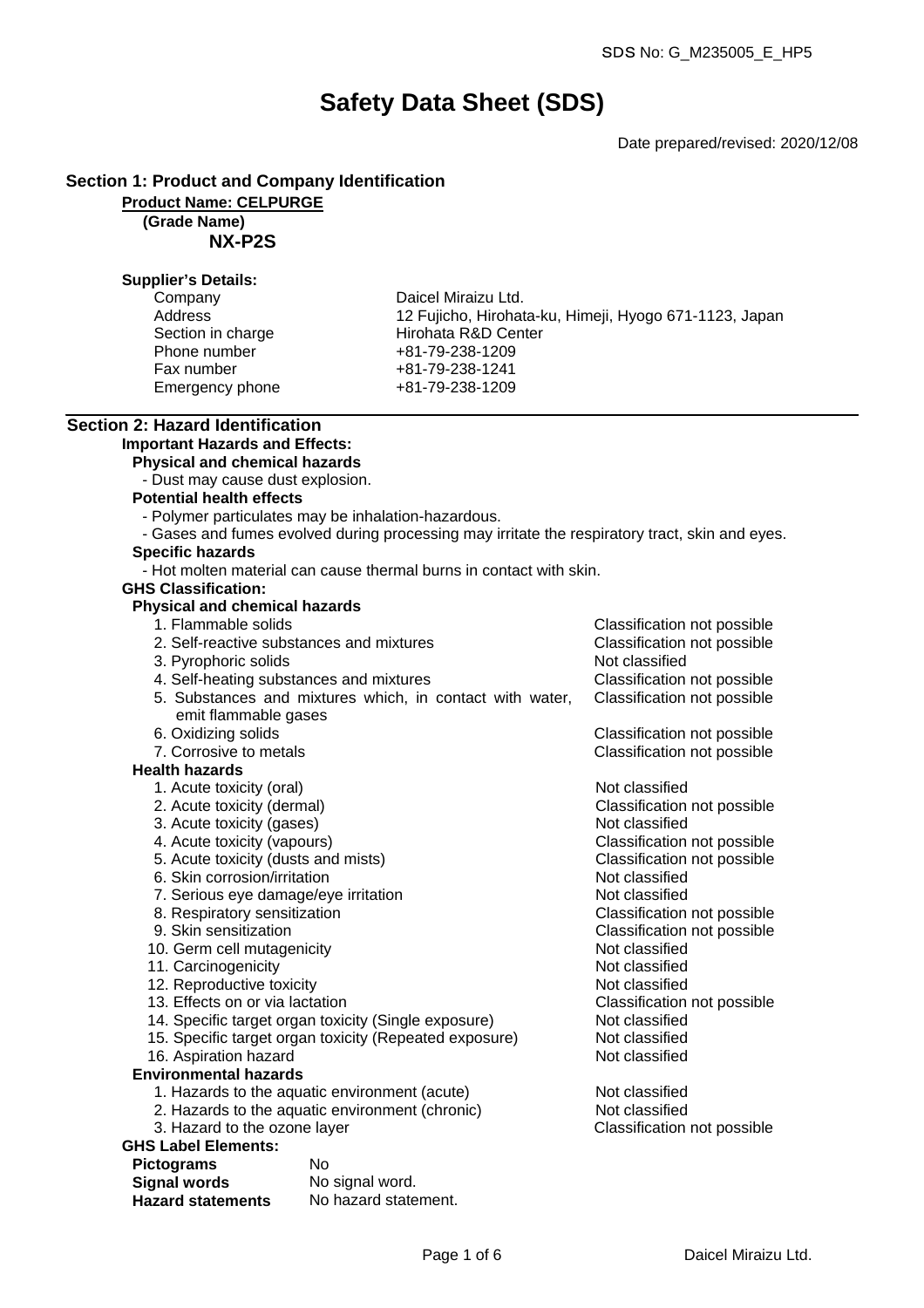Equal to or greater than 75 mass percent

# **Precautionary statements**

Prevention

- Read the Safety Data Sheet (SDS) before handling the material. Do not handle until all safety precautions have been understood.

- Use protective gears when you handle the material.

- Provide a local ventilation system in the processing room.
- Avoid release to the environment.

- Use appropriate fire extinguisher in case of fire.

Response

- IF IN EYES: Rinse cautiously with water for several minutes. Remove contact lenses, if present and easy to do. Continue rinsing.

- If eye irritation persists: Get medical advice/attention.

- IF ON SKIN: Wash with plenty of water.

Storage

- Protect from sunlight. Store away from heat, open flames and all ignition sources.

Disposal

- Dispose of contents and container should be in accordance with applicable laws and ordinances.

# **Section 3: Composition/Information on Ingredients**

#### **Substance/Mixture:** Mixture

**Ingredients:**

Polypropylene(PP)

Others (Trade Secret)

# **Composition:**

Others Less than 25 mass percent

\* Trade secret as to precise ratio of ingredients.

**Hazardous Ingredients/Impurities, which are within the meaning of the GHS, and are present above cut-off level:**

The material(s) does not contain any hazardous ingredients/impurities.

**Published Reference No. of Gazette (Japan):**

# PP:6-402

**CAS No:**

PP:9003-07-0

# **Section 4: First-Aid Measures**

#### **Inhalation:**

If inhaled a volume of vapors or gases of the hot molten material, remove victim to fresh air and keep at rest. Get medical attention in case having coughs, breathing or other difficulties.

#### **Skin Contact:**

Wash with water. Get medical attention in case of suffering from eczema. If contacted with condensates of gases evolved from the hot molten material, wash thoroughly with soapy water. If contact with the hot molten material, cool in clean water and get medical attention.

#### **Eye Contact:**

Rinse eyes with plenty of water immediately. Rubbing eyes may cause irritation or injure the cornea. Remove contact lenses, if present and easy to do. Get medical attention in case of any abnormalities.

# **Ingestion:**

No acute toxicity if swallowed. If large amount swallowed, get medical attention.

# **Section 5: Fire-Fighting Measures**

## **Extinguishing Media:**

Water, carbon dioxide, dry chemical, foam

## **Specific Hazards arising from the Chemical:**

The material may produce intense heat, dense black smoke, toxic fumes of gases containing carbon dioxide, carbon monoxide and nitrogen/phosphorus/halogen compounds on combustion.

## **Special Protective Actions for Fire-Fighters:**

Fire-fighters should be equipped with self-contained breathing apparatus and wear proper protective equipment (helmet with face shield, bunker coats, gloves and rubber boots).

# **Section 6: Accidental Release Measures**

**Personal Precaution, Protective Equipment and Emergency Procedures:**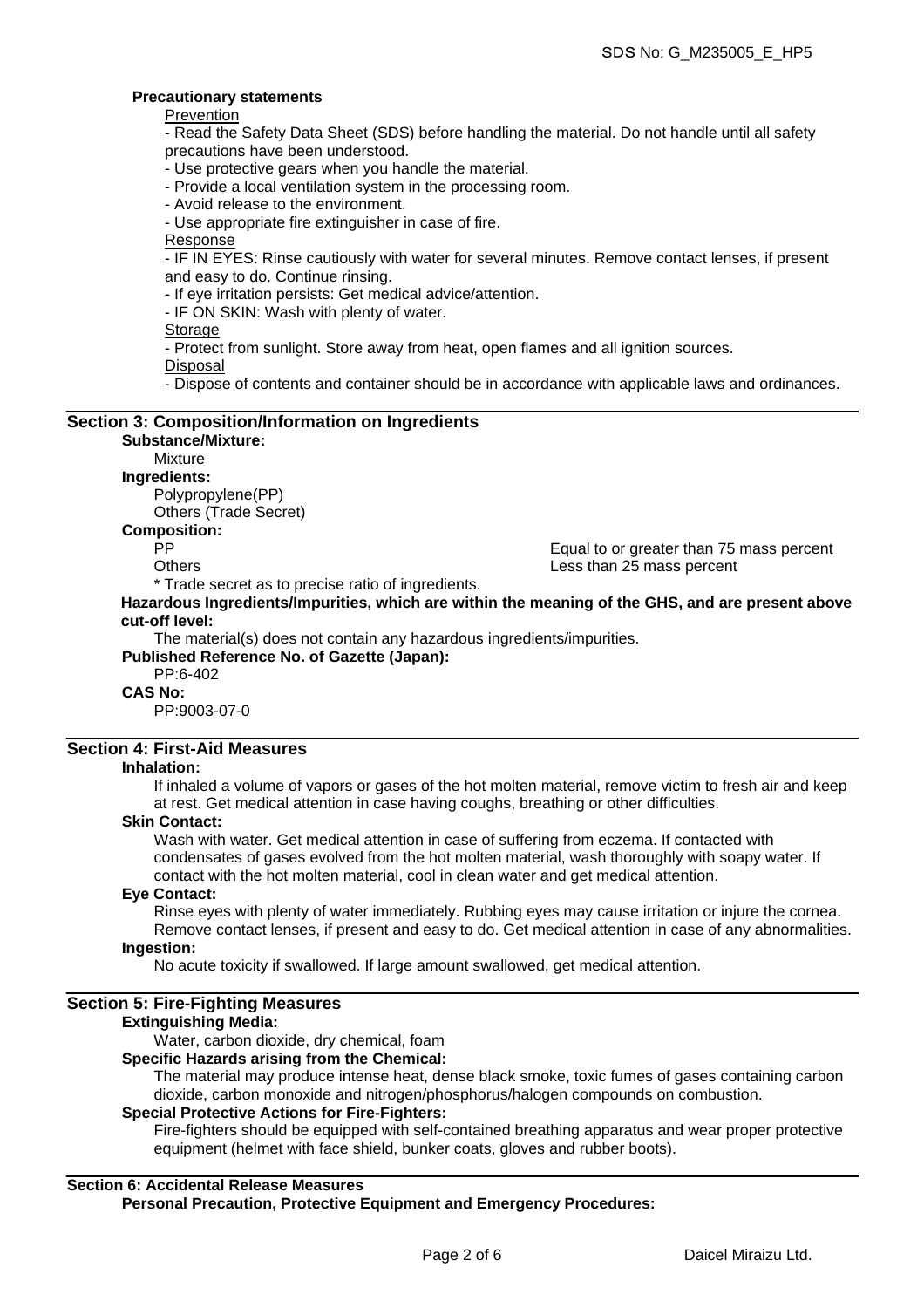Spilled material may cause slippage. Collect and dispose them with proper protective gears on if spilled.

## **Environmental Precautions:**

Spills and releases of the material might cause environmental pollution. Immediate and full recovery should be done if accidentally spilled or released.

#### **Methods and Materials for Containment and Cleaning Up:**

Shovel and sweep up spills and releases, or use industrial vacuum cleaner. Put them into container for disposal.

#### **Second Accident Prevention Measure:**

Eliminate heat, open flames and all ignition sources nearby.

# **Section 7: Handling and Storage**

# **Handling:**

# **Technical measure**

- Wear protective gears to avoid burn on molding process.
- Wear protective gears to avoid contact in eyes or on skin, and to avoid inhalation, whenever gases,

fumes or dusts are generated on handling or processing. Local ventilation may be recommended. **Hygienic measure**

- Gases and fumes evolved during processing may irritate the respiratory tract and skin, large amount of them might cause nausea and headache in certain people. Avoid inhalation.

#### **Precautions for safe handling**

- Molten material under high temperature may decompose and produce hazardous gases and may ignite at worst when left in air uncooled, so cool it down (for example, in water) immediately.
- Molten material inside the heating unit (for example, heating barrel of injection machine) under high temperature may produce hazardous gases when left for a time, so be careful.
- Dust emerged from cutting, sanding, grinding or other mechanical processing may cause dust
- explosion with static discharge or electrical sparks. Keep work places clean to avoid accumulation. **Storage:**

#### **Conditions for safe storage**

- Protect from sunlight. Keep away from heat, open flames and all ignition sources. Take precautionary measures against static discharge. Protect from water and moisture. Avoid overload to prevent collapse of cargos.

#### **Specific designs for vessels**

- No information is available.

#### **Section 8: Exposure Controls/Personal Protection**

#### **Control Concentration:**

# Not established.

**Tolerable Concentration:**

Not established. The figures shown below can be used for reference.

Japan Association of Industrial Health (2014) Class 3 dust

|                     | TWA                                     | respirable | $2 \text{ mg/m}^3$                      |
|---------------------|-----------------------------------------|------------|-----------------------------------------|
|                     | TWA                                     | total      | $8 \text{ mg/m}^3$                      |
| <b>ACGIH (2012)</b> | PNOS (Particle Not Otherwise Specified) |            |                                         |
|                     | <b>TLV-TWA</b>                          | respirable | $3 \text{ mg/m}$                        |
|                     | <b>TLV-TWA</b>                          | total      | 10 mg/m <sup><math>\degree</math></sup> |
|                     |                                         |            |                                         |

#### **Engineering Measure:**

Gases and fumes may be evolved during processing at high temperature, therefore, installation of local ventilation is recommended.

### **Respiratory Protection:**

Dust respirator should be worn in mechanical processing or sanding of moldings that may cause dust. In high gases/fumes concentration area, a chemical cartridge respirator (for organic chemicals) should be worn.

#### **Hand Protection:**

Use adiabatic gloves in handling molten material.

# **Eye Protection:**

Use protective goggles in operations that may cause dust.

#### **Skin and Body Protection:**

Wear clothes with long sleeves in handling hot molten material.

## **Section 9: Physical and Chemical Properties**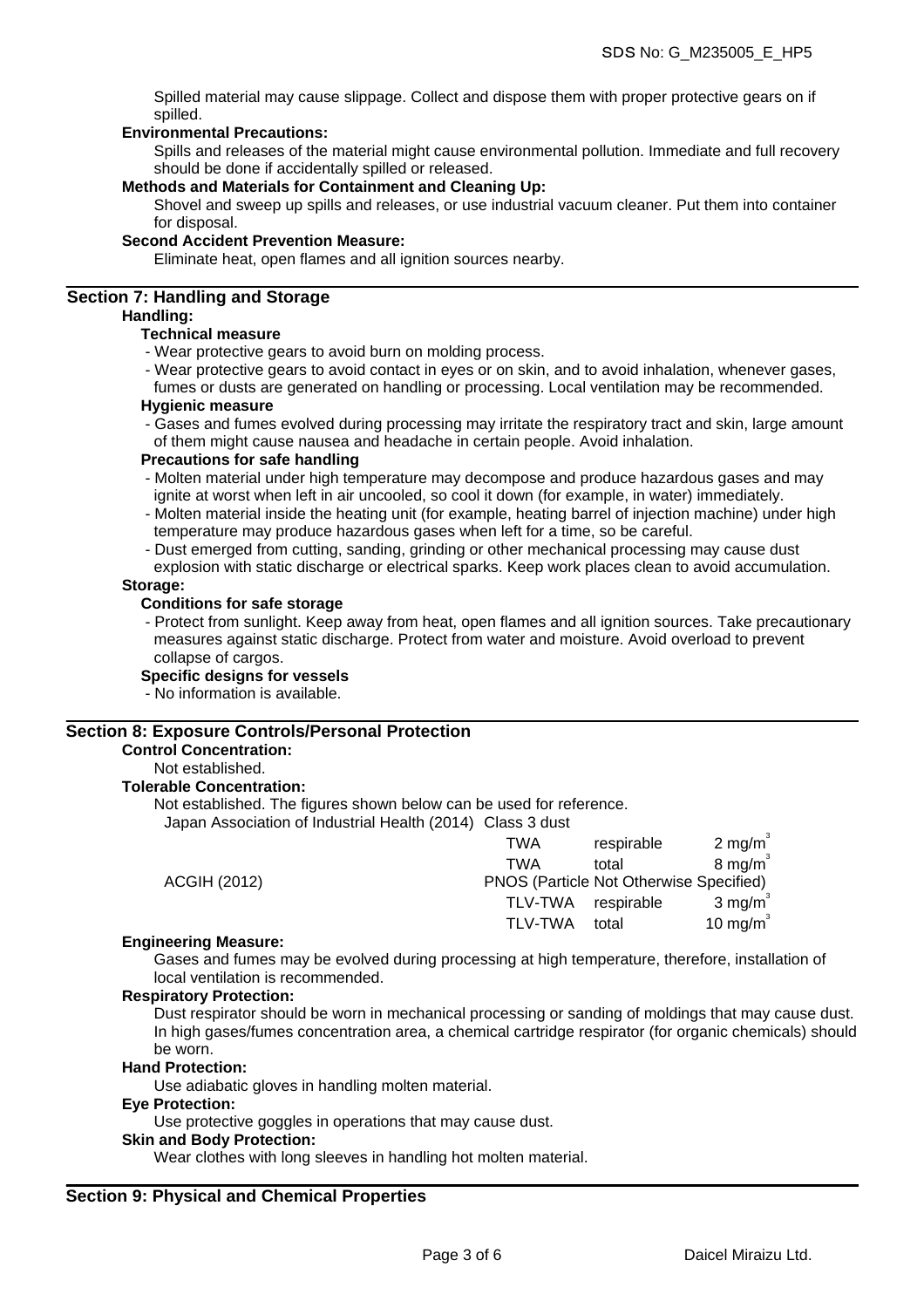| <b>Physical State:</b>                               | Solid in granular shape                               |
|------------------------------------------------------|-------------------------------------------------------|
| Colour:                                              | Indefinite (the colour differs depening on the colour |
|                                                      | number)                                               |
| Odour:                                               | Odourless (normal temperature)                        |
| <b>Melting Point/Freezing Point:</b>                 | 130-170 deg C as PP                                   |
| <b>Flammability:</b>                                 | May catch fire                                        |
| <b>Upper/Lower Flammability or Explosive Limits:</b> | No information                                        |
| <b>Flash Point:</b>                                  | No information                                        |
| <b>Auto-Ignition Temperature:</b>                    | No information                                        |
| Solubility:                                          | Insoluble in water                                    |
| <b>Vapour Pressure:</b>                              | No information                                        |
| <b>Relative Density:</b>                             | Approx.1.0                                            |
| <b>Particle Characteristics:</b>                     | Polymer particles might form explosive gas mixture    |

#### **Section 10: Stability and Reactivity**

#### **Reactivity:**

The material does not react with water.

# **Chemical Stability:**

Stable in normal storage and handling.

## **Possibility of Hazardous Reactions:**

No information

# **Conditions to Avoid:**

Handling and storage near heat, open flames and all ignition sources. Storage under sunlight.

#### **Incompatible Materials:** None

#### **Hazardous Decomposition Products:**

The material may produce dense black smoke, toxic fumes of gases containing carbon dioxide, carbon monoxide and nitrogen/phosphorus/halogen compounds on combustion.

#### **Section 11: Toxicological Information**

**Acute Toxicity (Oral):** No data available **Acute Toxicity (Dermal):** No data available **Acute Toxicity (Gases):** No data available **Acute Toxicity (Vapours):** No data available **Acute Toxicity (Dusts and Mists):** No data available **Skin Corrosion/Irritation:** No data available (Gases/fumes evolved during drying/processing may be irritative.) **Serious Eye Damage/Eye Irritation:** No data available (Gases/fumes evolved during drying/processing may be irritative.) **Respiratory Sensitization:** No data available **Skin Sensitization:** No data available **Germ Cell Mutagenicity:** No data available **Carcinogenicity:** No data available **Reproductive Toxicity:** No data available **Effects on or via Lactation:** No data available **Specific Target Organ Toxicity (Single Exposure):** No data available **Specific Target Organ Toxicity (Repeated Exposure):** No data available **Aspiration Hazard:** No data available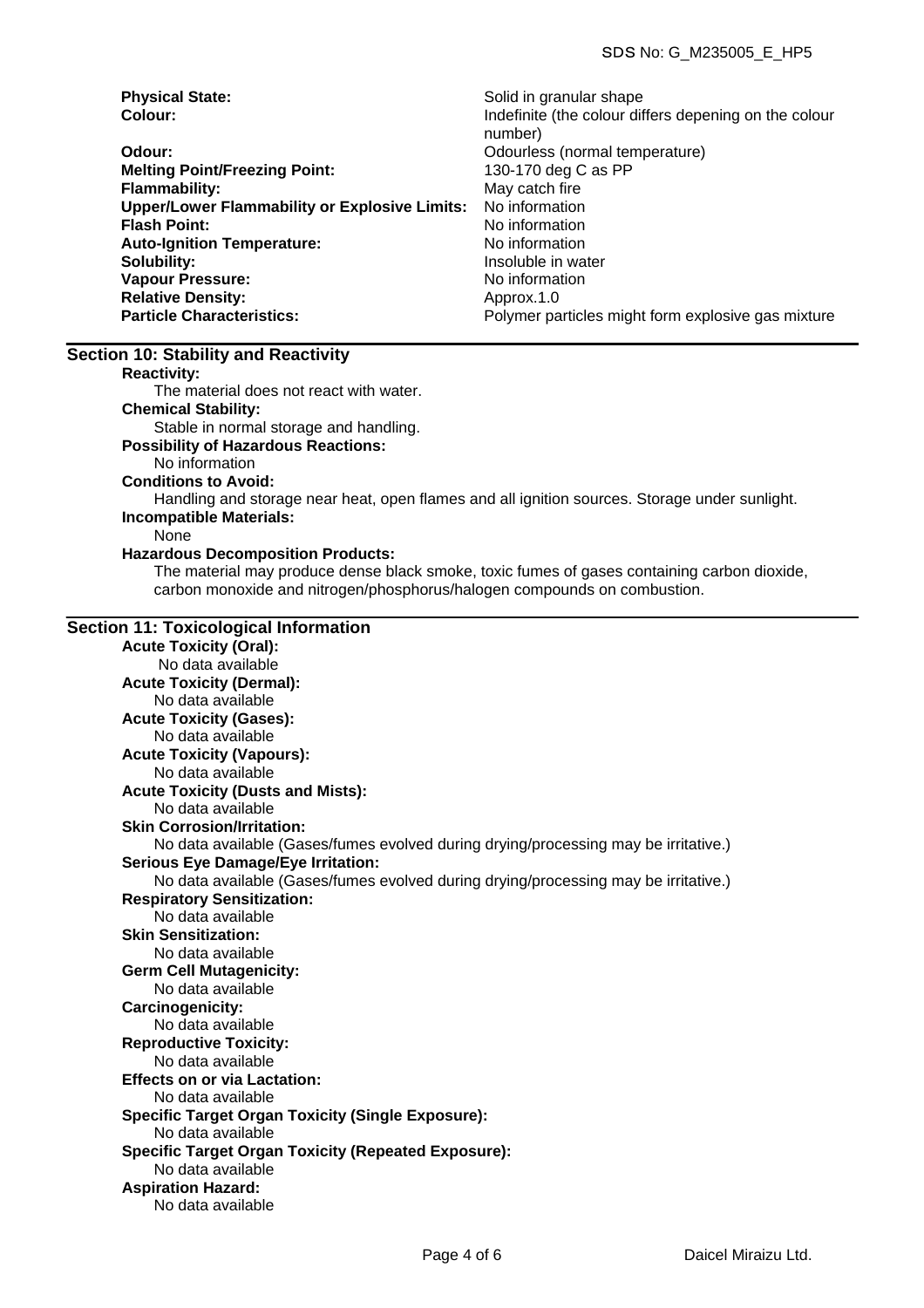## **Section 12: Ecological Information**

# **Toxicity:**

No data available **Persistence and Degradability:** No data available

**Bioaccumulative Potential:**

No data available

# **Mobility in Soil:**

No data available

# **Hazard to the ozone layer:**

#### No data available **Other adverse effects:**

Never be abandoned or dumped in any ocean or water area in order to prevent marine animals and birds from ingesting.

# **Section 13: Disposal Consideration**

Dispose of the material and its container should be in accordance with applicable laws and ordinances.

# **Section 14: Transport Information**

The material is not classified as dangerous/hazardous substance/mixture under any international transport regulations by road, rail, sea or air.

| <b>UN Number:</b>                 |
|-----------------------------------|
| <b>UN Proper Shipping Name:</b>   |
| <b>UN Transport Hazard Class:</b> |
| <b>UN Packing Group:</b>          |
| <b>Environmental Hazards:</b>     |
|                                   |

**Not classified Not classified Not classified Not classified** Not classified as marine pollutant substance/mixture according to the IMDG Code.

## **Special Precautions for users:**

- Secure the containers firmly to prevent collapse of cargos.

- Avoid wetting or rough handling to prevent the containers from damage.
- Spilled material may cause a slipping hazard, therefore, collect them immediately if spilled.

# **Section 15: Regulatory Information**

# **Domestic Regulation(Japan): The Fire Defense Law** - Designated as Flammables (3,000kg or above in storage). **Poisonous and Deleterious Substances Control Law** - Not designated as poisonous nor deleterious substances. **Pollutant Release and Transfer Register (PRTR Law)** - The material(s) does not contain any relevant substances. **Industrial Safety and Health Law (Article 57-2)** - The material(s) does not contain any relevant substances. **Wastes Disposal and Public Cleaning Law** - Industrial Waste (Waste Plastics) **Foreign Exchange and Foreign Trade Law** - Goods relevant to row 16 of appended Table 1 of Export Trade Control Order. **International Regulation:**

The material is not subject to the Montreal Protocol on Substances that Deplete the Ozone Layer, the Stockholm Convention on Persistent Organic Pollutants nor the Rotterdam Convention on the Prior Informed Consent Procedure for Certain Hazardous Chemicals and Pesticides in International Trade.

# **Section 16: Other Information**

# **Disclaimer:**

- The information herein has been prepared on the basis of the materials, information, and data available at the time being drawn up. The information may be revised with subsequently acquired knowledge. Normal handling has been presupposed for the precautionary items. Safety measures appropriate to application and usage should be taken in special handling or usage.

- User is solely responsible for decision of applying the information herein in usage of the appropriate products.

- This SDS is the English version translated from the Japanese SDS which is prepared for domestic use.